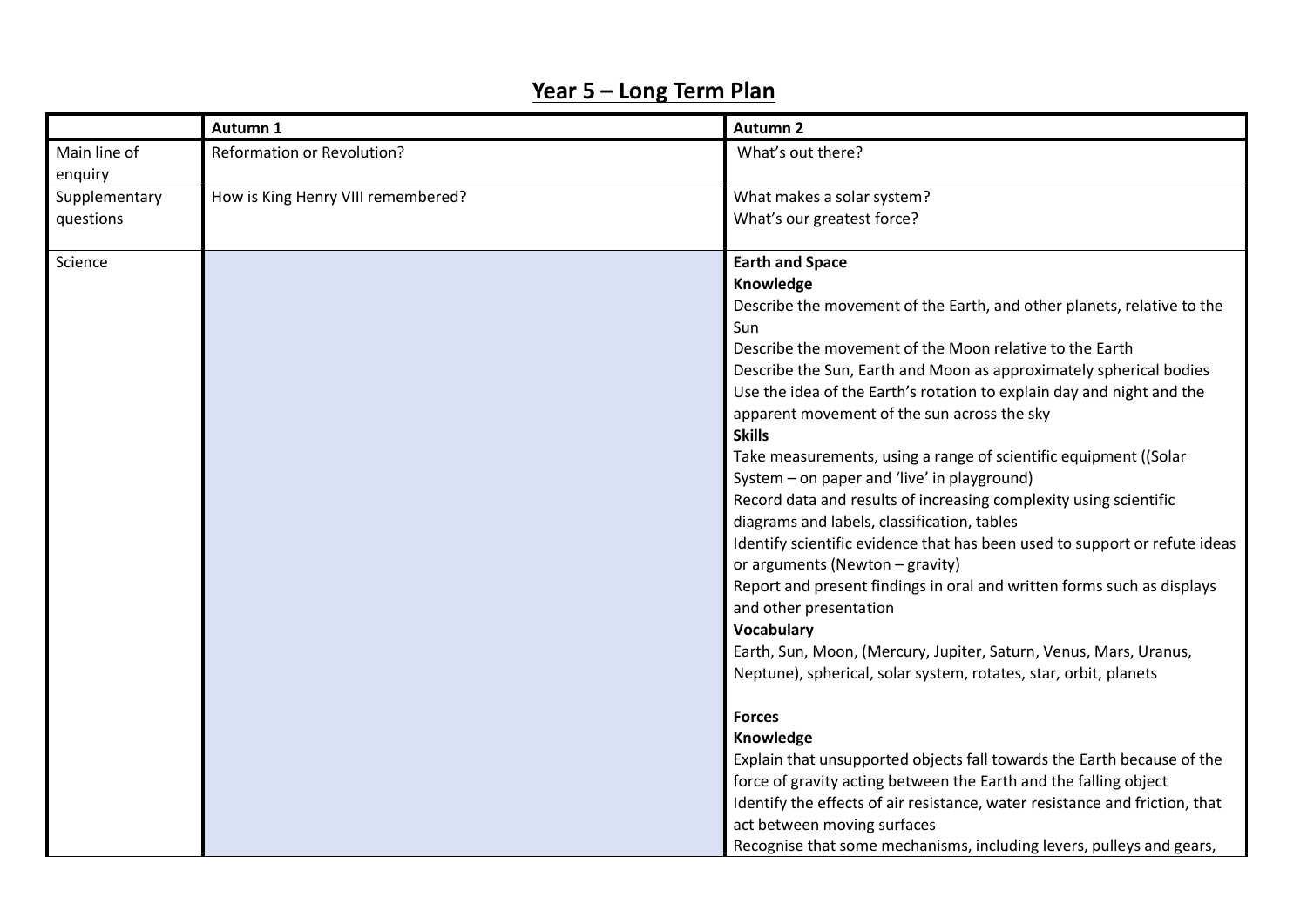|         |                                                                           | allow a smaller force to have a greater effect                              |
|---------|---------------------------------------------------------------------------|-----------------------------------------------------------------------------|
|         |                                                                           | <b>Skills</b>                                                               |
|         |                                                                           | Take measurements, using a range of scientific equipment, with              |
|         |                                                                           | increasing accuracy and precision, taking repeat readings when              |
|         |                                                                           | appropriate (Gravity Investigations - Helicopter, Simple Machines)          |
|         |                                                                           | Record data and results of increasing complexity using scientific           |
|         |                                                                           | diagrams and labels, tables, bar graphs (Investigations)                    |
|         |                                                                           | Report and present findings from enquiries, including conclusions,          |
|         |                                                                           | causal relationships and explanations of and degree of trust in results, in |
|         |                                                                           | oral and written forms such as displays and other presentation              |
|         |                                                                           | (Conclusion of investigation)                                               |
|         |                                                                           | Use test results to make predictions to set up further comparative and      |
|         |                                                                           | fair tests                                                                  |
|         |                                                                           | Vocabulary                                                                  |
|         |                                                                           | Force, gravity, Earth, air resistance, water resistance, friction,          |
|         |                                                                           | mechanisms, simple machines, levers, pulleys, gears.                        |
| History | Local History Study - Henry VIII and Hampton Court Palace                 |                                                                             |
|         | Knowledge                                                                 |                                                                             |
|         | An aspect of history dating beyond 1066 that is significant to locality - |                                                                             |
|         | Places in London - how have they changed? (eg. Hampton Court Palace       |                                                                             |
|         | and St Mary's Church, Hampton) Learn about the relationships between      |                                                                             |
|         | King Henry VIII, the Catholic Church and the many powerful men named      |                                                                             |
|         | Thomas. Henry's decision to split from the Catholic Church caused long    |                                                                             |
|         | lasting changes for the country. There were many reasons for his          |                                                                             |
|         | actions during his reign: the desire for an heir, the reformation by      |                                                                             |
|         | Martin Luther, the need for money, the need for power and the need for    |                                                                             |
|         | an annulment. Henry, once named Defender of the Faith by the Pope,        |                                                                             |
|         | became head of a new church, the Church of England (Anglican              |                                                                             |
|         | Church/CofE/Protestant religion). Henry's quest to maintain power,        |                                                                             |
|         | meant he severely punished (treason/imprisonment/execution) those         |                                                                             |
|         | that threatened him or his position.                                      |                                                                             |
|         | <b>Skills</b>                                                             |                                                                             |
|         | Place current study on timeline in relation to other studies. (A Class    |                                                                             |
|         | Timeline 2020 AD - 0 - 5000 BC)                                           |                                                                             |
|         | Know and sequence key events of time studied. (Individual Timeline)       |                                                                             |
|         | Compare life in early and late times studied. (Compare then/now)          |                                                                             |
|         | Use evidence to build up a picture of life in time studied. (Display)     |                                                                             |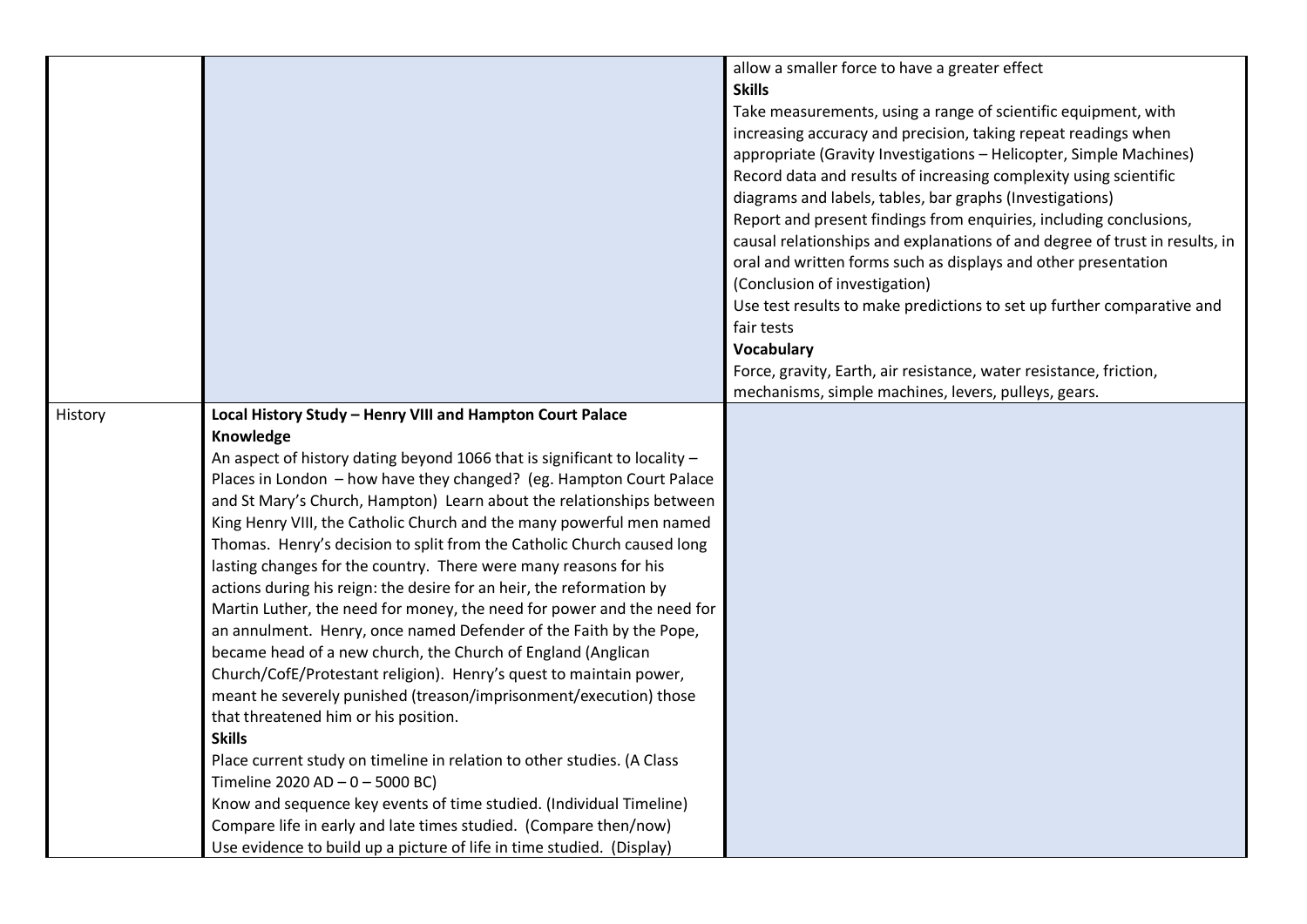|           | Use relevant terms and period labels. Relate current studies to previous |                                                                        |
|-----------|--------------------------------------------------------------------------|------------------------------------------------------------------------|
|           | studies.                                                                 |                                                                        |
|           | Examine causes and results of great events and the impact on people.     |                                                                        |
|           | Explain what a cause and consequence is and use appropriate              |                                                                        |
|           | terminology.                                                             |                                                                        |
|           | <b>Vocabulary</b>                                                        |                                                                        |
|           | Residence, Palace, Chronological, Monarch, Reign, Moat, Tapestries,      |                                                                        |
|           | Banquets, Attraction, Court, Courtier, Joust, Quadrangle, Ceremonial,    |                                                                        |
|           | Arch, Chambers                                                           |                                                                        |
| Geography | The Local Area Around Hampton - Hampton Court Palace, St Mary's          |                                                                        |
|           | Church                                                                   |                                                                        |
|           | Knowledge                                                                |                                                                        |
|           | Physical and Human Geography - Study of local palace, the land, its use  |                                                                        |
|           | and the people that settled there.                                       |                                                                        |
|           | Name and locate counties and cities of the United Kingdom,               |                                                                        |
|           | geographical regions; and understand how some of these aspects have      |                                                                        |
|           | changed over time. (How London changed over time.)                       |                                                                        |
|           | <b>Skills</b>                                                            |                                                                        |
|           | and their identifying human and physical characteristics, key            |                                                                        |
|           | topographical features (rivers), and land-use patterns                   |                                                                        |
|           | Use fieldwork to observe, measure, record and present the human and      |                                                                        |
|           | physical features in the local area using a range of methods, including  |                                                                        |
|           | sketch maps, plans and graphs, and digital technologies.                 |                                                                        |
|           | Vocabulary                                                               |                                                                        |
|           | Maps, Europe, UK - England, Northern Ireland, Scotland, Wales,           |                                                                        |
|           | Countries, Continent, Counties, Rivers, Borough, Location, Hampton,      |                                                                        |
|           | London, Palace                                                           |                                                                        |
| Art / DT  | Hockney - Landscape Study - Colour (shade), Shape, Perspective           | Make an orrery (moving model of earth/moon orbiting the sun) which     |
|           | <b>David Hockney</b>                                                     | uses a pulley system.                                                  |
|           | Observational Drawings and sketches of Landscapes                        | <b>Design</b>                                                          |
|           | Explore landscape composition.                                           | Use research and develop design criteria to inform the design of       |
|           | Include a horizon and skyline.                                           | innovative, functional, appealing products that are fit for purpose,   |
|           | Observational drawings and sketches of landscapes.                       | aimed at particular individuals or groups.                             |
|           | Use of form, shapes, lines and patterns to convey landscapes.            | Generate, develop, model and communicate ideas through discussion,     |
|           | Use perspective to convey distance.                                      | annotated sketches, cross-sectional and exploded diagrams, prototypes, |
|           | Use a vanishing point and include aerial perspective.                    | pattern pieces and computer-aided design                               |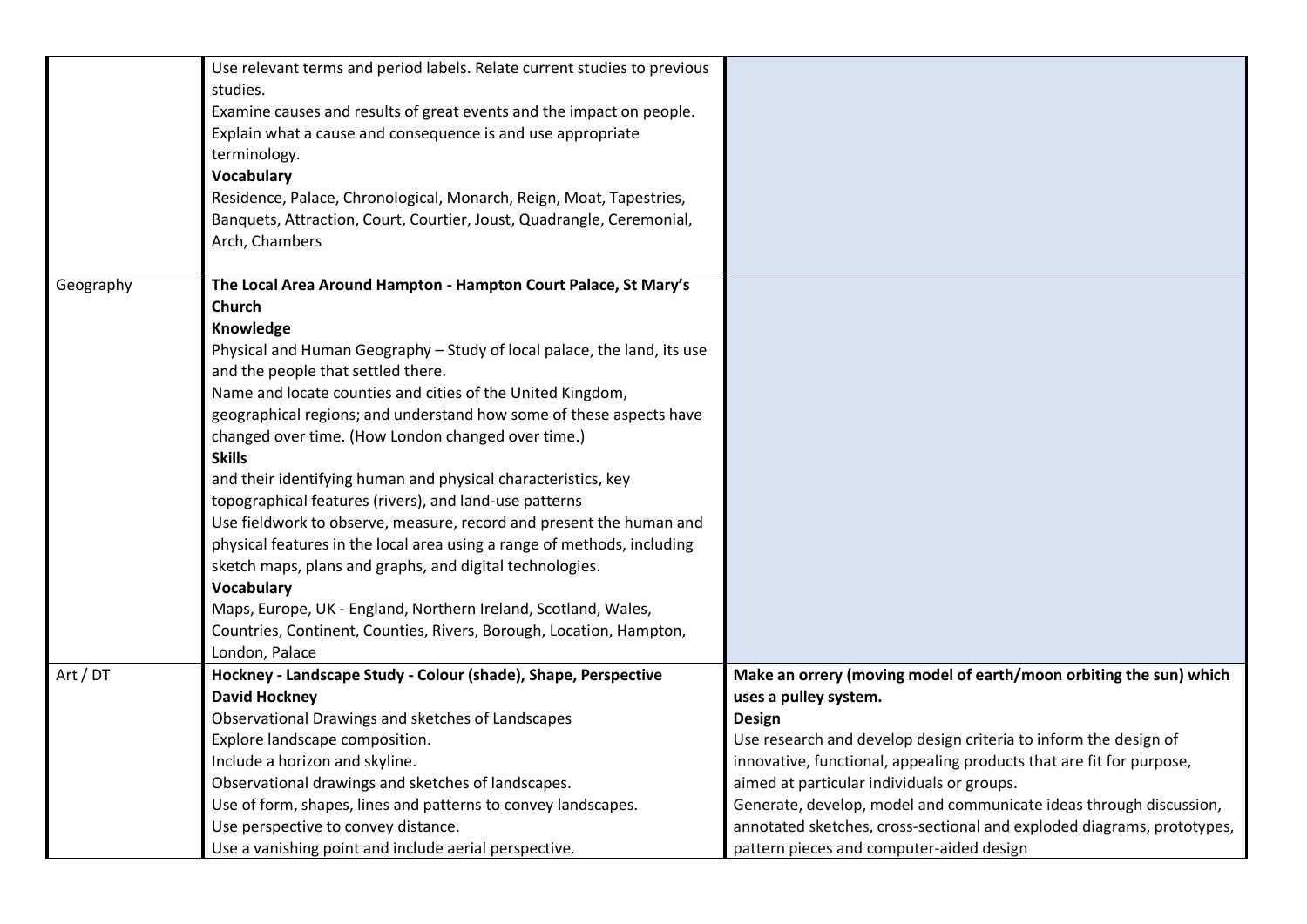|            |                                         | <b>Make</b>                                                             |
|------------|-----------------------------------------|-------------------------------------------------------------------------|
|            |                                         | Select from and use a wider range of tools and equipment to perform     |
|            |                                         | practical tasks [for example, cutting, shaping, joining and finishing], |
|            |                                         | accurately.                                                             |
|            |                                         | Select from and use a wider range of materials and components,          |
|            |                                         | including construction materials.                                       |
| English    | Stimulus/Novel - Macbeth                | Stimulus/Novel - The War of the Worlds                                  |
|            | Non - Fiction - Newspaper Articles,     | Non - Fiction - Non-chronological reports                               |
|            | Poetry - Double Double Toil and Trouble | Narrative $-$ Sci-Fi/Fantasy                                            |
|            | Narrative - Classic Fiction             |                                                                         |
| Enrichment |                                         | <b>Science Museum</b>                                                   |
| Activities |                                         | Project-Link to the Solar System.                                       |
|            |                                         | Make something relating to the Solar System.                            |

|               | Spring 1                                                                 | <b>Spring 2</b>                                             |
|---------------|--------------------------------------------------------------------------|-------------------------------------------------------------|
| Main line of  | Is it too late to change?                                                | Does the punishment fit the crime?                          |
| enquiry       |                                                                          |                                                             |
| Supplementary | Why do we need different materials? Do materials have different          | How did the changes made affect how people lived over time? |
| questions     | purposes?                                                                | Can you talk about people's movements?                      |
| Science       | Properties and changes of materials                                      |                                                             |
|               | Knowledge                                                                |                                                             |
|               | Compare and group together everyday materials on the basis of their      |                                                             |
|               | properties, including their hardness, solubility, transparency,          |                                                             |
|               | conductivity (electrical and thermal), and response to magnets 2         |                                                             |
|               | Know that some materials will dissolve in liquid to form a solution, and |                                                             |
|               | describe how to recover a substance from a solution                      |                                                             |
|               | Use knowledge of solids, liquids and gases to decide how mixtures might  |                                                             |
|               | be separated, including through filtering, sieving and evaporating       |                                                             |
|               | Give reasons, based on evidence from comparative and fair tests, for     |                                                             |
|               | the particular uses of everyday materials, including metals, wood and    |                                                             |
|               | plastic Demonstrate that dissolving, mixing and changes of state are     |                                                             |
|               | reversible changes Explain that some changes result in the formation of  |                                                             |
|               | new materials, and that this kind of change is not usually reversible,   |                                                             |
|               | including changes associated with burning and the action of acid on      |                                                             |
|               | bicarbonate of soda                                                      |                                                             |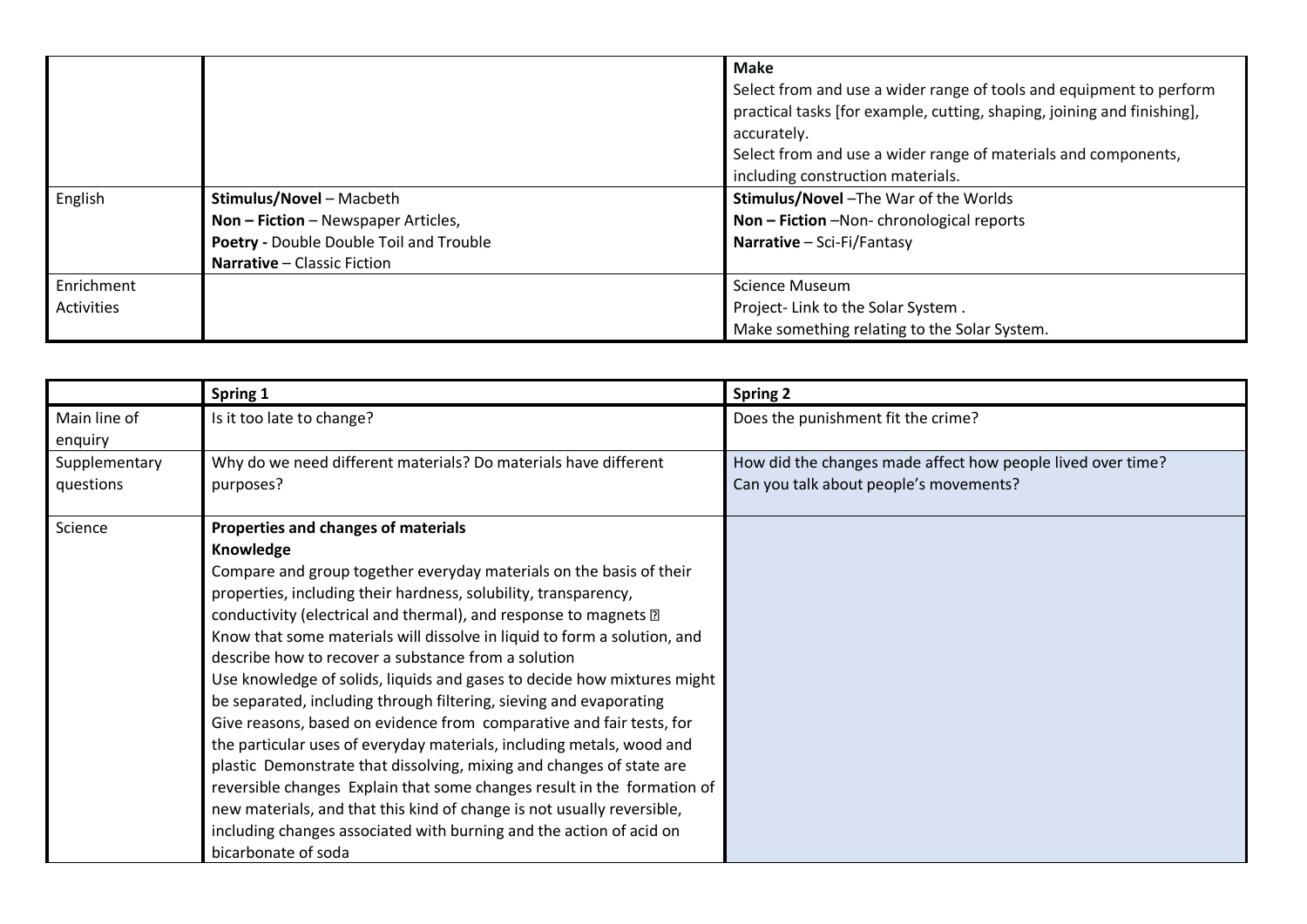|         | <b>Skills</b><br>Take measurements, using a range of scientific equipment, with<br>increasing accuracy and precision, taking repeat readings when<br>appropriate (Creating Mixtures/Separating Mixtures Investigation)<br>Record data and results of increasing complexity using scientific                                                                                                                                                          |                                                                                                                                                                                                                                                                                                                                                                                                                                                                                                                                                                                                                                                                                                                                                                                                                                                                                                                                                                                                                                                                                                                                                  |
|---------|------------------------------------------------------------------------------------------------------------------------------------------------------------------------------------------------------------------------------------------------------------------------------------------------------------------------------------------------------------------------------------------------------------------------------------------------------|--------------------------------------------------------------------------------------------------------------------------------------------------------------------------------------------------------------------------------------------------------------------------------------------------------------------------------------------------------------------------------------------------------------------------------------------------------------------------------------------------------------------------------------------------------------------------------------------------------------------------------------------------------------------------------------------------------------------------------------------------------------------------------------------------------------------------------------------------------------------------------------------------------------------------------------------------------------------------------------------------------------------------------------------------------------------------------------------------------------------------------------------------|
|         | diagrams and labels, tables, scatter graphs, bar and line graphs<br>(Treasure Hunt, Sorting Activity)<br>Plan different types of scientific enquiries to answer questions, including<br>recognising and controlling variables where necessary<br>(Creating Mixtures/Separating Mixtures Investigation)<br>Use test results to make predictions to set up further comparative and<br>fair tests (Creating Mixtures/Separating Mixtures Investigation) |                                                                                                                                                                                                                                                                                                                                                                                                                                                                                                                                                                                                                                                                                                                                                                                                                                                                                                                                                                                                                                                                                                                                                  |
|         | <b>Vocabulary</b><br>Thermal/ electrical insulator/ conductor, change of state, mixture,<br>dissolve, solution, soluble, insoluble, filter, sieve reversible/ non-<br>reversible change, burning, rusting, new material.                                                                                                                                                                                                                             |                                                                                                                                                                                                                                                                                                                                                                                                                                                                                                                                                                                                                                                                                                                                                                                                                                                                                                                                                                                                                                                                                                                                                  |
| History |                                                                                                                                                                                                                                                                                                                                                                                                                                                      | <b>Crime and Punishment</b><br>Knowledge<br>Changes to an aspect of social history from past to now. Examine the<br>crimes and punishments from before Tudor Times to now and look at<br>how and why these have changed or remained the same.<br>To understand the development of punishment/ consequences over time,<br>to the present day, links made to British Values.<br><b>Skills</b><br>Study different aspects of life of different people - differences between<br>men and women. (Social Classes/Gender Differences Examined)<br>Examine causes and results of great events and the impact on people.<br>Compare an aspect of life with the same aspect in another period. (Now<br>and Then Chart)<br>Make comparisons between different times in history. (Focus on one<br>crime and its punishment - then and now.) (PSHE link)<br>Offer some reasons for different versions of events. (Prisoner<br>Diary/Court Record)<br>Use evidence to build up a picture of life in time studied. (Diary)<br>Use relevant terms and period labels. Relate current studies to previous<br>studies. (Comparison of a crime)<br><b>Vocabulary</b> |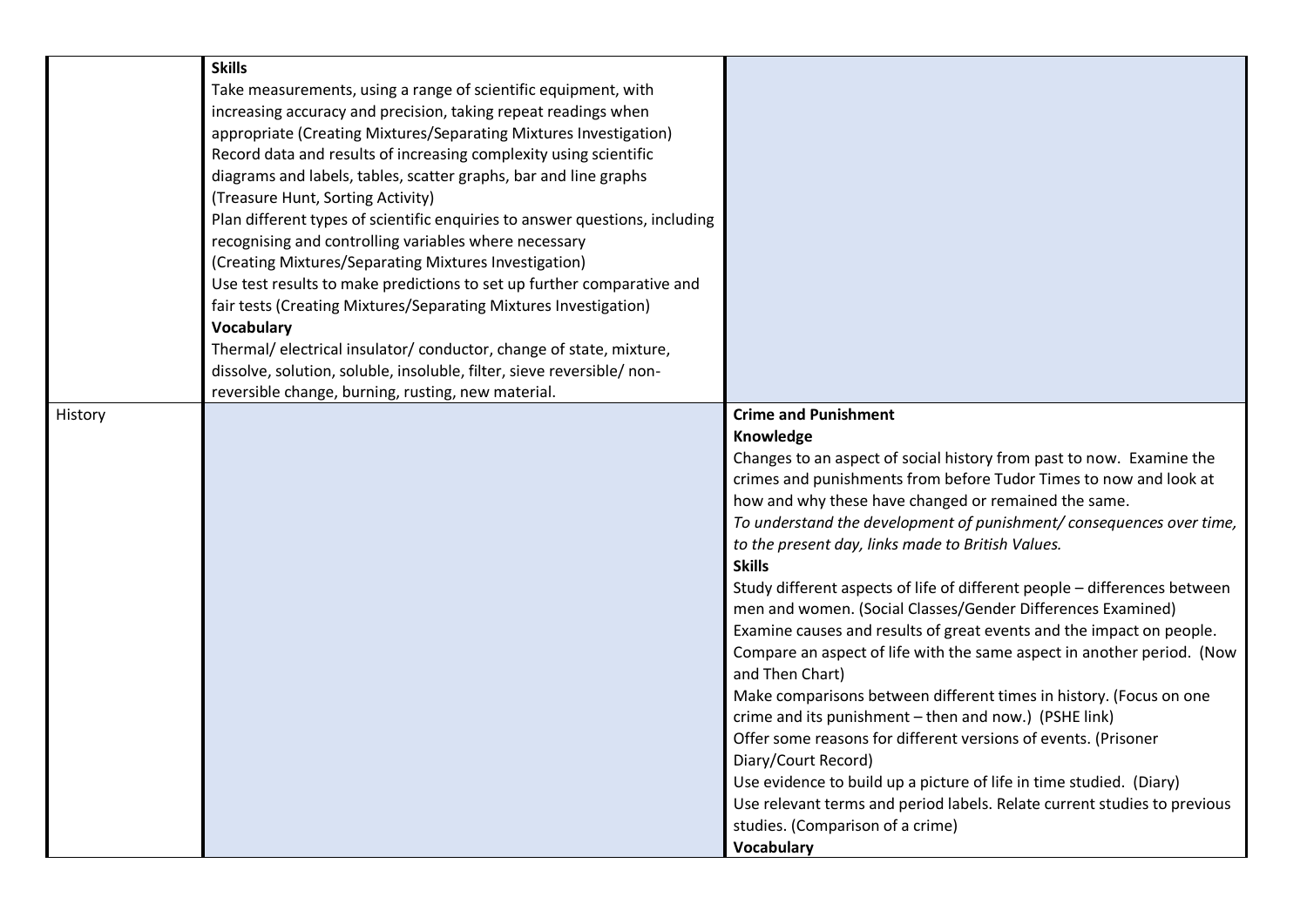|           |                                                                                                                                                                                                                                                                                                                                                                                                                                                      | Punishment, Penalty, Judiciary, Trial, Crime, Criminal, Torture, Treason,<br>Transportation, Justice, Witness, Evidence, Accused, Jury, Council,<br>Prevention, Oath,                                                                                                                                                                                                                                                                                                                                                                                                                                                                                                                                                                                                                                                                                                                                                                                                                                                                                                                                                                                                                                    |
|-----------|------------------------------------------------------------------------------------------------------------------------------------------------------------------------------------------------------------------------------------------------------------------------------------------------------------------------------------------------------------------------------------------------------------------------------------------------------|----------------------------------------------------------------------------------------------------------------------------------------------------------------------------------------------------------------------------------------------------------------------------------------------------------------------------------------------------------------------------------------------------------------------------------------------------------------------------------------------------------------------------------------------------------------------------------------------------------------------------------------------------------------------------------------------------------------------------------------------------------------------------------------------------------------------------------------------------------------------------------------------------------------------------------------------------------------------------------------------------------------------------------------------------------------------------------------------------------------------------------------------------------------------------------------------------------|
| Geography |                                                                                                                                                                                                                                                                                                                                                                                                                                                      | Movement in the World Due to Crime and Punishment<br>Use maps, atlases, globes and digital/computer mapping to locate<br>countries and describe features studied.<br>Use the eight points of a compass, four and six-figure grid references,<br>symbols and key (including the use of Ordnance Survey maps) to build<br>their knowledge of the United Kingdom and the wider world.<br>Knowing the greater world and its part in crime and punishment.<br>Knowledge<br>Name the USA and Australia as the two countries the UK used as part of<br>the punishment of 'transportation'.<br>Understand the land use and the Enclosures Act and the effect it had on<br>crime and punishment.<br>Towns developed which caused more changes - increased poverty and<br>crime.<br><b>Skills</b><br>Use maps, atlases, globes and digital/computer mapping to locate<br>countries and describe features studied.<br>Use the eight points of a compass, four and six-figure grid references,<br>symbols and key (including the use of Ordnance Survey maps) to build<br>their knowledge of the United Kingdom and the wider world.<br>Vocabulary<br>Transportation, Enclosure, Rural, Urban, Settlement, Poaching, |
| Art / DT  | <b>Making pizza</b><br>Understand, explore and apply the principles of healthy eating (selecting<br>wholegrain versions/ingredients)                                                                                                                                                                                                                                                                                                                 | Industrial, Trespassing<br>Andy Warhol Study - Colours to Communicate Mood<br>Explore Pop Art and the work of Pop Artists - Andy Warhol and Sister                                                                                                                                                                                                                                                                                                                                                                                                                                                                                                                                                                                                                                                                                                                                                                                                                                                                                                                                                                                                                                                       |
|           | Understand where a wide range of foods/ingredients come from (what<br>exactly are wholegrains? Where do they come from?)<br>Some knowledge of how a variety of ingredients are grown and<br>processed (include flour if not covered in Y4)<br>Investigate and analyse a range of existing products (shop bought pizzas,<br>wholegrain carbs vs refined versions)<br>Select from and use a range of tools and equipment to perform practical<br>tasks | Mary Corita Kent<br>Observational drawings of product labels and packaging.<br>Look at the use of design labelling and colour in advertising and selling.<br>Explore the use of printing and make their own prints,<br>Look at Portraits and use Photoshop to create their own using colour to<br>convey moods in the style of Andy Warhol.<br>Explore Poster Art and create a poster with a message.                                                                                                                                                                                                                                                                                                                                                                                                                                                                                                                                                                                                                                                                                                                                                                                                    |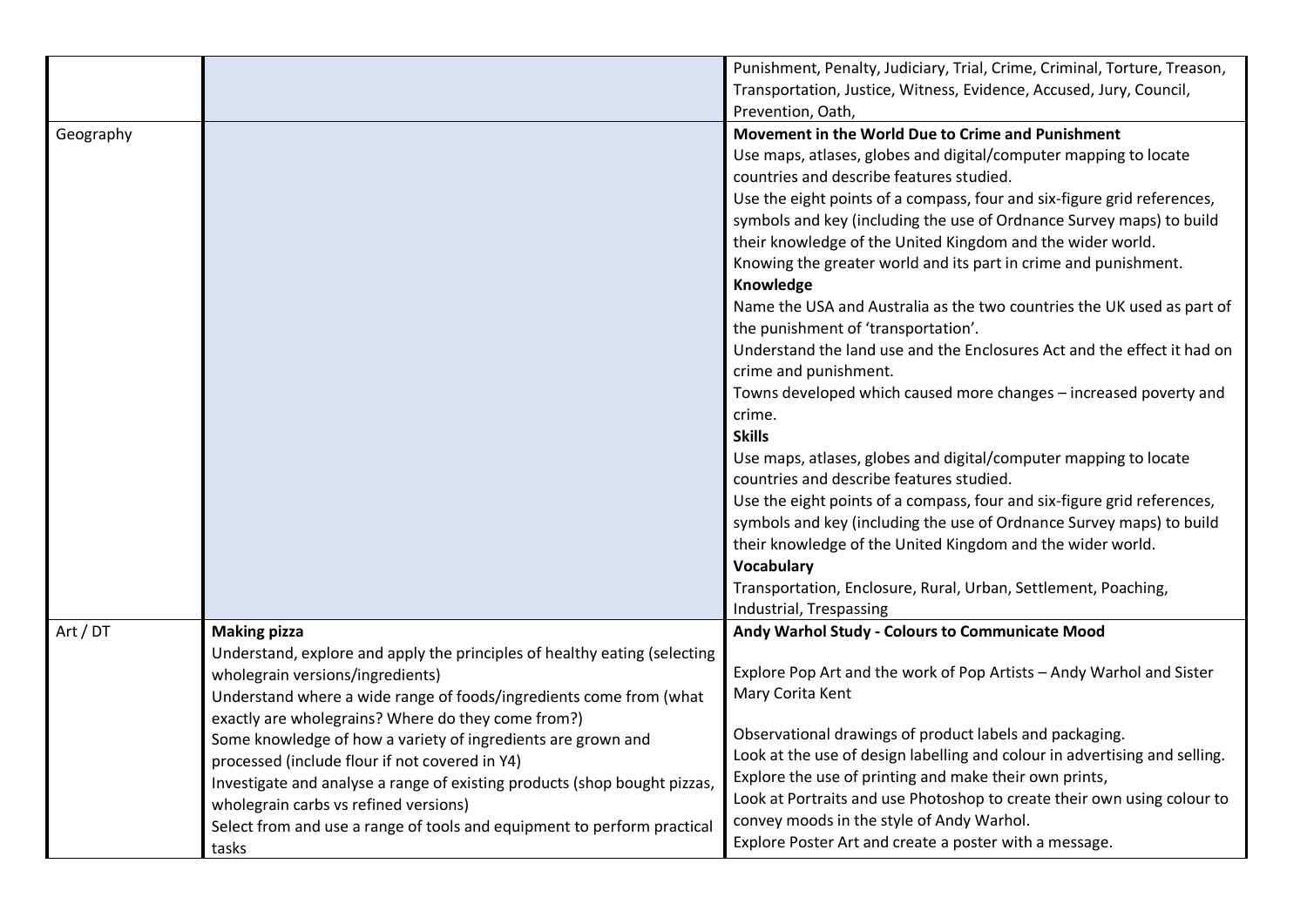|            | Evaluate their ideas and products against their own design criteria and<br>consider the views of others |                                                                     |
|------------|---------------------------------------------------------------------------------------------------------|---------------------------------------------------------------------|
| English    | <b>Stimulus: Stormbreaker</b>                                                                           | <b>Stimulus:</b> My Friend Walter - Michael Morpurgo                |
|            | <b>Non-Fiction: Persuasive Writing,</b>                                                                 | Non-Fiction: Chronological Report (Biography)                       |
|            | <b>Narrative: Modern Fiction</b>                                                                        | Poetry: Epitaph and The Highwayman (Epitaph and ballad)             |
|            |                                                                                                         | Narrative: Historical Fiction / Diary Style                         |
| Enrichment |                                                                                                         | Project-Link to crime and punishment. Make something relating to a  |
| Activities |                                                                                                         | punishment or someone committing a crime. Split the class into past |
|            |                                                                                                         | and present.                                                        |
|            |                                                                                                         | Tower of London                                                     |

|                            | Summer 1                                                                                                                                                                                                                                                                                                                                                                                                                                                                                                                                                                                                                                                                                                                                                                                 | <b>Summer 2</b>                                                                                                                                                   |
|----------------------------|------------------------------------------------------------------------------------------------------------------------------------------------------------------------------------------------------------------------------------------------------------------------------------------------------------------------------------------------------------------------------------------------------------------------------------------------------------------------------------------------------------------------------------------------------------------------------------------------------------------------------------------------------------------------------------------------------------------------------------------------------------------------------------------|-------------------------------------------------------------------------------------------------------------------------------------------------------------------|
| Main line of<br>enquiry    | What is the circle of life?                                                                                                                                                                                                                                                                                                                                                                                                                                                                                                                                                                                                                                                                                                                                                              | What is Ancient Egypt's legacy?                                                                                                                                   |
| Supplementary<br>questions | What are the similarities and differences between the life cycles?                                                                                                                                                                                                                                                                                                                                                                                                                                                                                                                                                                                                                                                                                                                       | What impact did the Egyptian civilisation have on future civilisations?<br>What is their legacy?<br>How is their way of living similar / different to ours today? |
| Science                    | Living things and their habitats / Animals including humans<br>Knowledge<br>Describe the differences in the life cycles of a mammal, an amphibian,<br>an insect and a bird<br>Describe the life process of reproduction in some plants and animals<br>Describe the changes as humans develop to old age<br><b>Skills</b><br>Take measurements, using a range of scientific equipment, with<br>increasing accuracy and precision, taking repeat readings when<br>appropriate<br>Record data and results of increasing complexity using scientific<br>diagrams and labels, classification, tables, bar and line graphs<br><b>Vocabulary</b><br>Life cycle, reproduce, sexual, sperm, fertilises, egg, live young,<br>metamorphosis, asexual, plantlets, runners, bulbs, cuttings, puberty. |                                                                                                                                                                   |
| History                    |                                                                                                                                                                                                                                                                                                                                                                                                                                                                                                                                                                                                                                                                                                                                                                                          | <b>Ancient Egypt</b><br>Knowledge<br>Study of a non - European society that contrasts British History                                                             |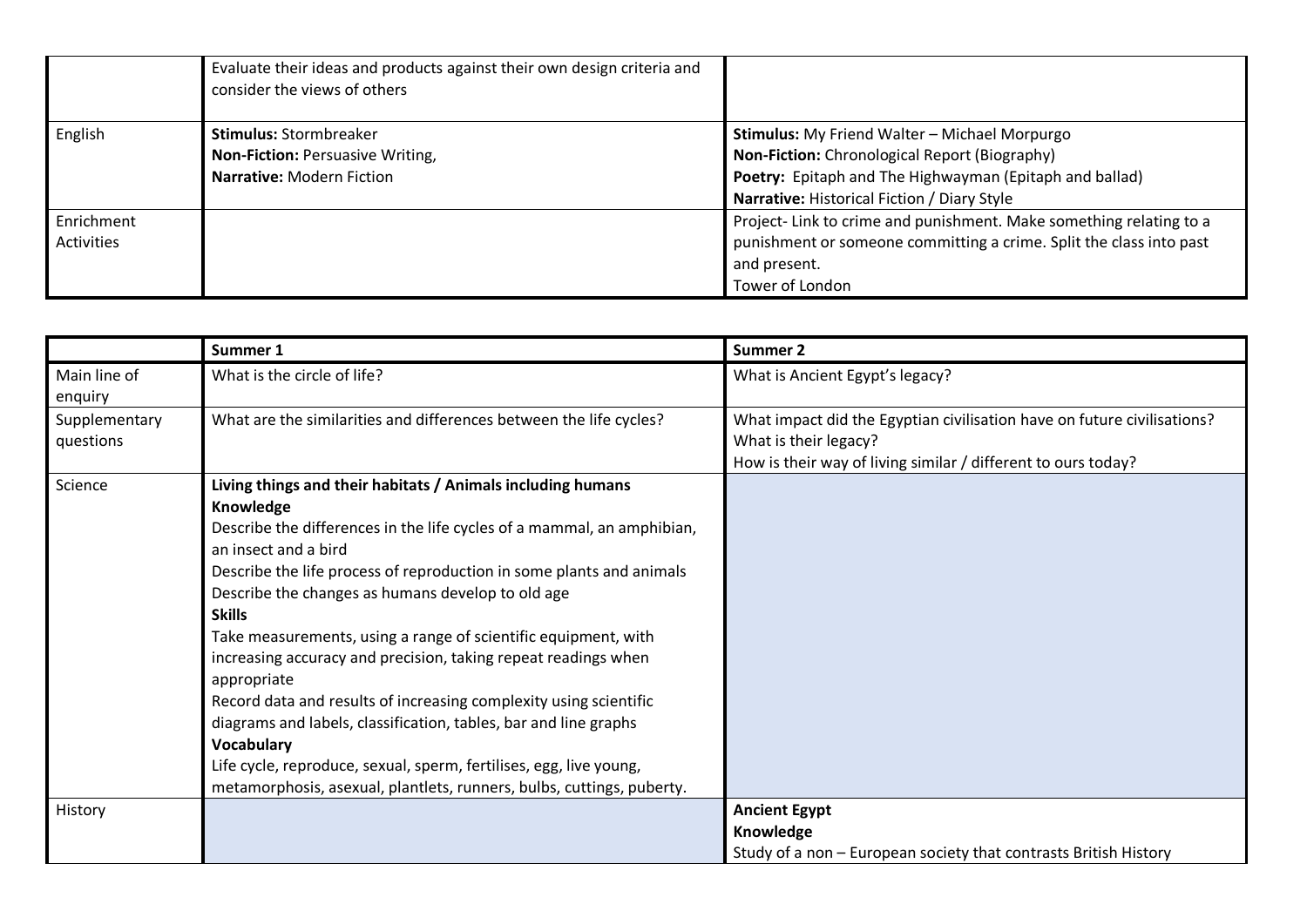|           | Achievements of early civilisations - an in depth study                      |
|-----------|------------------------------------------------------------------------------|
|           | Looking at the ancient culture of the Egyptians enables one to               |
|           | understand their own culture - by comparing and contrasting. The             |
|           | ancient Egyptians legacy is still prevalent today as it is the seed in which |
|           | western civilisation sprang. As one of the oldest civilisations, it had one  |
|           | of the greatest impacts on humanity due to innovative ideas and              |
|           | creations. Learn Egyptian way of life, beliefs, agriculture and art. Make    |
|           | connections between life today and back then.                                |
|           | <b>Skills</b>                                                                |
|           | Study an ancient civilization in detail. (Gods, Farming, Structure,          |
|           | Hieroglyphics)                                                               |
|           | Compare accounts of events from different sources - fact or fiction.         |
|           | (Look at artefacts, newspaper articles, hieroglyphics, rosetta stoneLink     |
|           | with English - Casting the Gods Adrift/ Film the Mummy)                      |
|           | Begin to identify primary and secondary sources. (ICT - Sort more useful     |
|           | information or not)                                                          |
|           | Select relevant sections of information. Confident use of library, e-        |
|           | learning, research. (Researched Gods)                                        |
|           | Select and organise information to produce structured work, making           |
|           | appropriate use of dates and terms. (Assessment piece)                       |
|           | Vocabulary                                                                   |
|           | Papyrus, Tomb, Pharaoh, Hieroglyphics, Sarcophagus, Sphinx, Pyramid,         |
|           | Mummification, Archaeologists, Artefact,                                     |
| Geography | Physical and Human Geography of Egypt                                        |
|           | identify the position and significance of latitude, longitude, Equator,      |
|           | Northern Hemisphere, Southern Hemisphere, the Tropics of Cancer and          |
|           | Capricorn, Arctic and Antarctic Circle, the Prime/Greenwich Meridian         |
|           | and time zones (including day and night)                                     |
|           | Human and physical geography                                                 |
|           | describe and understand key aspects of:                                      |
|           | physical geography, including: climate zones, biomes and vegetation          |
|           | belts, rivers, mountains, volcanoes and earthquakes, and the water cycle     |
|           | human geography, including: types of settlement and land use,                |
|           | economic activity                                                            |
|           | including trade links, and the distribution of natural resources including   |
|           | energy, food, minerals and water                                             |
|           | Knowledge                                                                    |